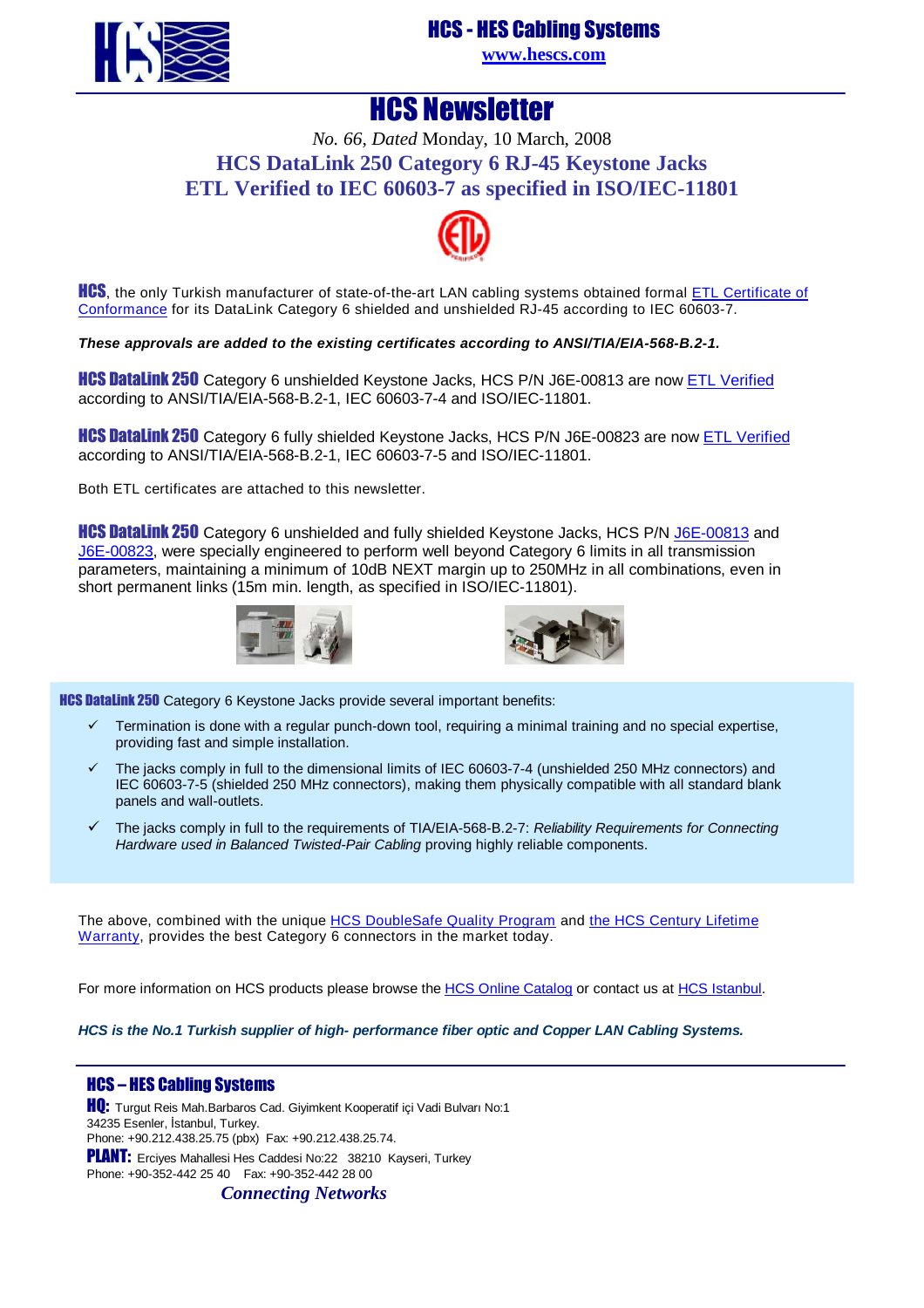

# **CERTIFICATE OF CONFORMANCE**

This authorizes the application of the ETL Verified Mark shown below to the models described in the Product Description section when made in accordance with the conditions set forth in the Verification Agreement and Qualification Testing Report.



This certificate, supported by your participation in the ETL Hardware Verification Program, is authorization to apply the ETL Verification Mark. Product package marking shall include: ETL Verified to: ANSI/TIA-568-B.2-1 Category 6 June 2002, ANSI/TIA-568-B.2-6 December 2003, and IEC 60603-7-4 referenced in ISO/IEC 11801:2002 and the Sample Part Number. The ETL Verified Logo may also appear on the product.

Continuing compliance to this specification is monitored through production testing, quarterly inspections by Intertek at the production facility and random sample testing.

**Date ETL Verified:** 1/31/2003 **Revised Date:** 3/6/2008

**Certificate Issued By:**

Kathy Heath, Program Administrator

*This document is the property of Intertek ETL SEMKO and is not transferable. Only the Applicant may reproduce this document. The ETL Verified Mark may be applied only at the above noted location of the Party Authorized to Apply the Mark.*

*This document supersedes all previous ETL Verified Certificates of Conformance for the noted Certificate Number.*